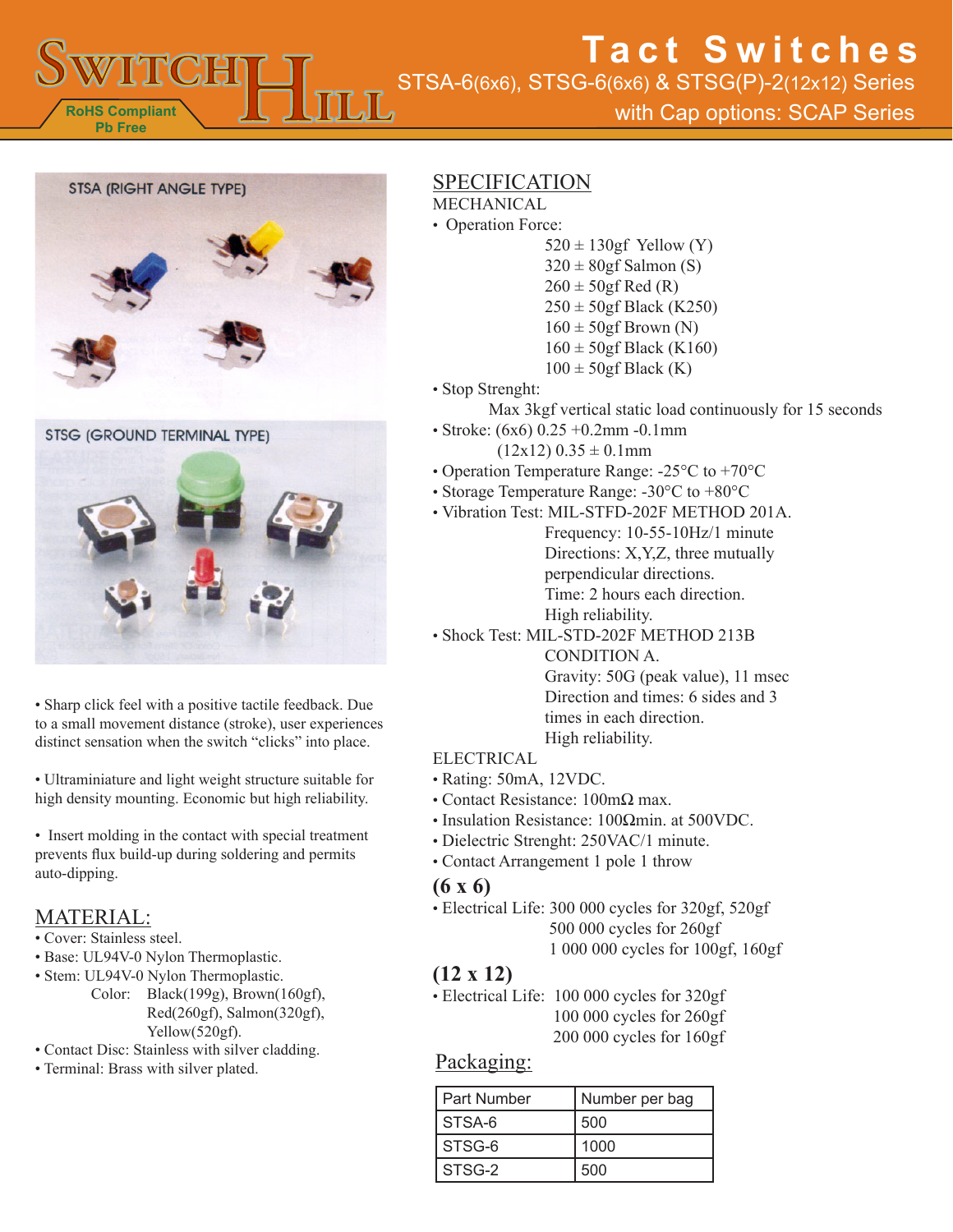STSA-6(6x6), STSG-6(6x6) & STSG(P)-2(12x12) Series

with Cap options: SCAP Series

# **STSA-6 (Round)**

**RoHS Compliant Pb Free**



| STSA-6 <sup>D</sup> 6 | 11.85 [467]   |
|-----------------------|---------------|
| $STSA-6$ <sub>5</sub> | 8.35 [.329]   |
| $STSA-63$             | 5.85 [.230]   |
| $STSA-62$             | 3.85 [.152]   |
| STSA-6 <sup>1</sup>   | $3.15$ [.124] |
| Prod. No.             |               |

| 71 | STSA 62606          | $0.4$ Max | .016 Max   |
|----|---------------------|-----------|------------|
|    | STSA 6 <sub>1</sub> | $0.3$ Max | $.012$ Max |
|    | Prod. No.           |           | Inches     |
|    |                     |           |            |







# **STSA-644, STSA-648 (Square)**



 $\frac{\Box 6.20}{[.244]}$  $\square$ 4.30

 $\overline{[}$ . 169]

0.70

 $\overline{[.028]}$ 

7.00±0.50

 $[.276 \pm .020]$ 

 $8.50 \pm 0.40$ 

 $[.335 \pm .016]$ 

 $\frac{0.40}{1.076}$ 

٢١

 $4.50$ 

 $\overline{[.177]}$ 

⊕

 $\overline{\mathbb{Q}}$ ा

 $1.80\substack{+0 \\ -0.5}$  $\begin{array}{c|c} 1.071 & 0.01 \\ 4.00 & 1.071 \end{array}$ 

 $\frac{7.20}{1.283}$ 

 $\frac{3.50 \pm 0.50}{[138 \pm .020]}$ 



CIRCUIT DIAGRAM





| $STSA-6-44$ | $6.15$ [.242] | $A = 2.4$ [.095]<br>$B = 1.6$ [.063] |
|-------------|---------------|--------------------------------------|
| $STSA-6-48$ | $6.15$ [.242] | $A = 2.8$ [.110]<br>B=2.0[0.79]      |
| Prod. No.   | н             | A & B                                |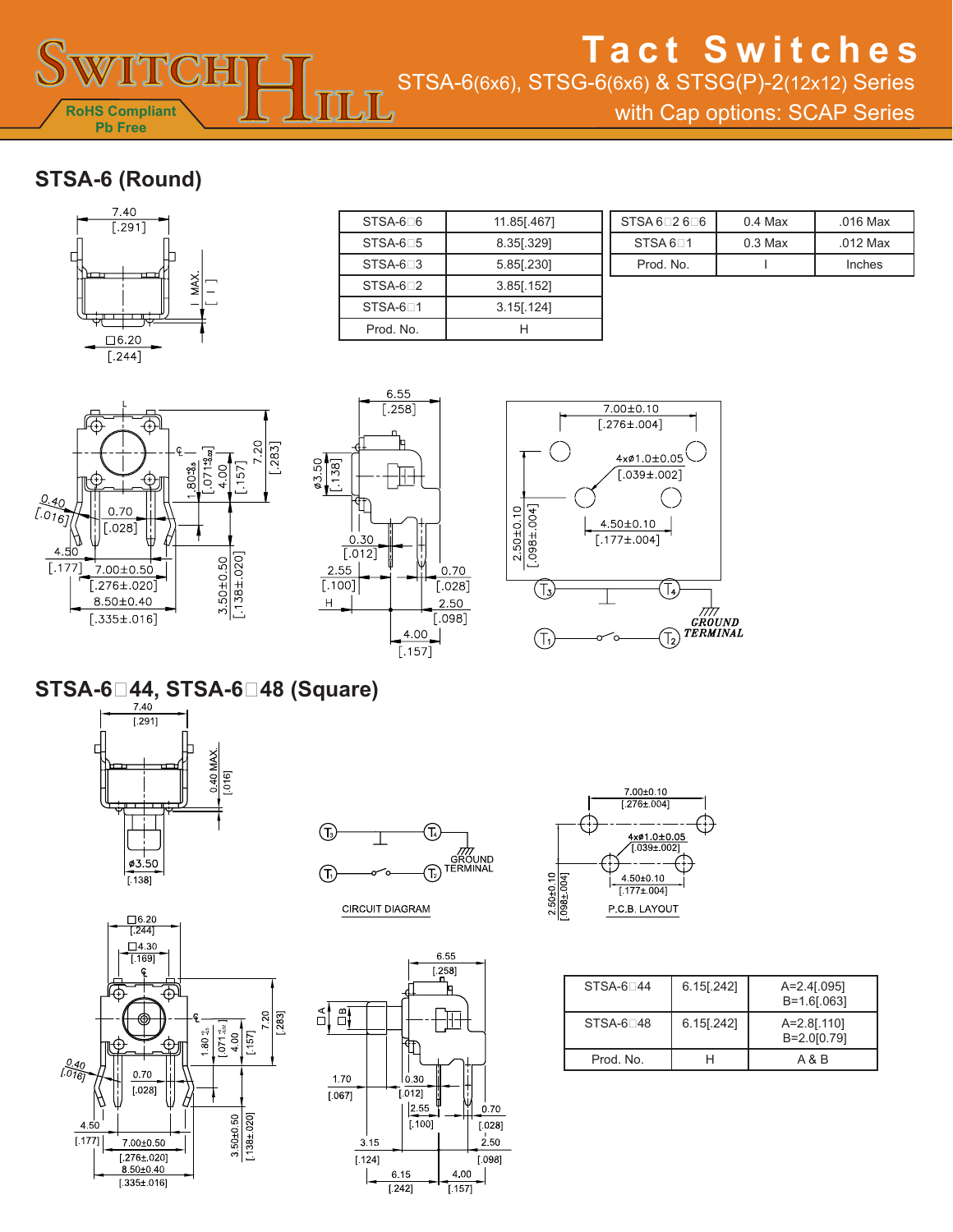

STSA-6(6x6), STSG-6(6x6) & STSG(P)-2(12x12) Series

with Cap options: SCAP Series

# **STSG-6 (Round)**



| STSG-6 <sup>6</sup> | 13.0[.512]   |
|---------------------|--------------|
| $STSG-6$ 5          | $9.5$ [.374] |
| STSG-6 <sup>3</sup> | $7.0$ [.275] |
| $STSG-6$ 2          | 5.0[.197]    |
| STSG-6 <sup>1</sup> | 4.3[.169]    |
| Prod. No.           |              |

 $4.10$ 

 $\overline{[.161]}$ 

₼

曲

 $0.70$ 

 $[.028]$ 

 $15^{\circ}$ 

 $15^{\circ}$ 

<u>LJL,</u>

| STSG $6 \square 2 6 \square 6$ | $0.5$ Max | .0196 Max |
|--------------------------------|-----------|-----------|
| STSG 6 <sub>1</sub>            | $0.4$ Max | .016 Max  |
| Prod. No.                      |           | Inches    |



**STSG -644, STSG -648 (Square)**







| $STSG-6144$ | 7.3[.287] | $A = 2.4$ [.095]<br>$B = 1.6$ [.063] |
|-------------|-----------|--------------------------------------|
| $STSG-6148$ | 7.3[.287] | $A = 2.8$ [.110]<br>B=2.0[0.79]      |
| Prod. No.   |           | A & B                                |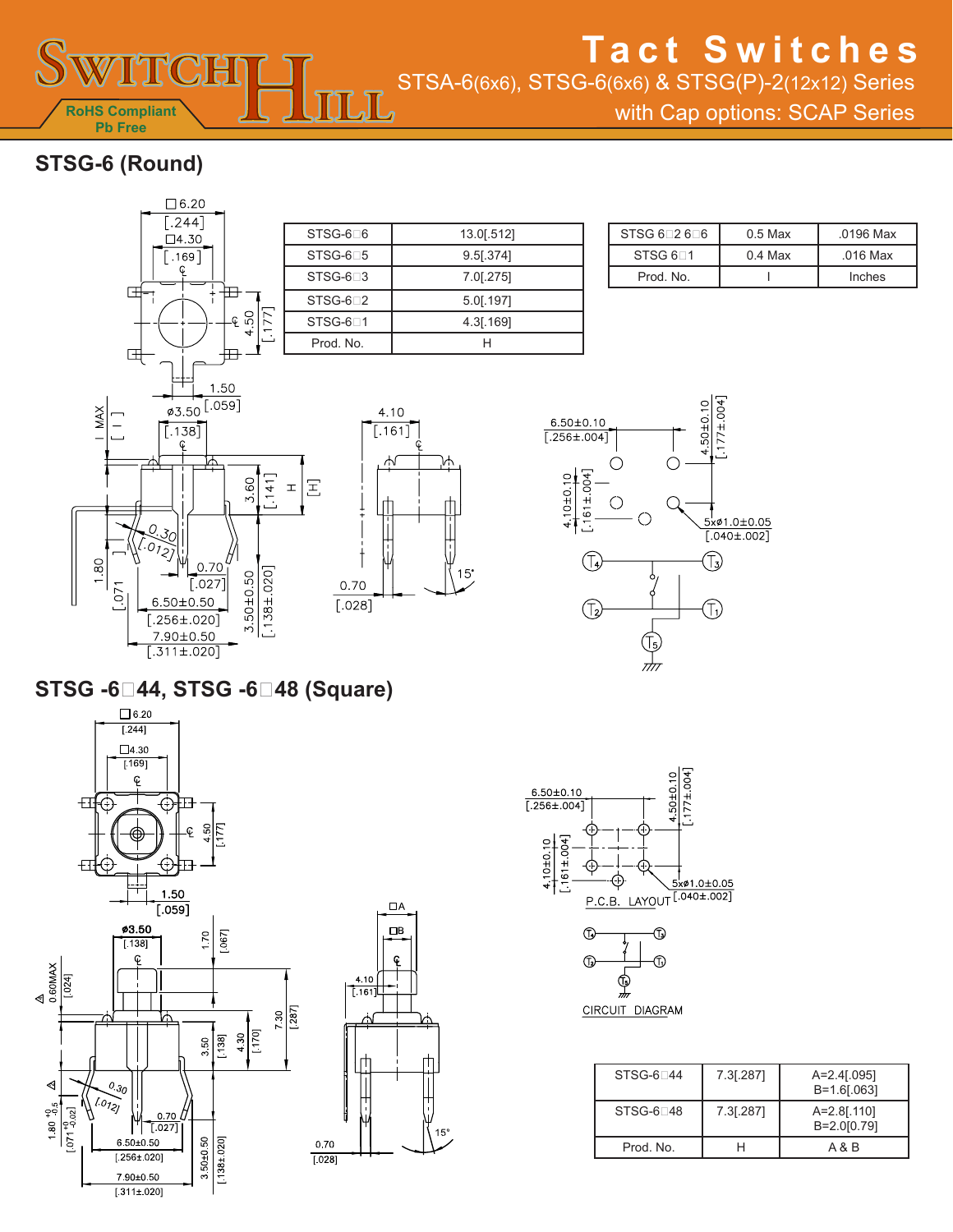

**M RoHS Compliant Pb Free**

with Cap options: SCAP Series

**STSG(P) -2 (Round)** 



 $\mathbb{L} \mathbb{L}$ 







 $\square$ 3.8

 $1.0$ 



**STSG -24 (Square)**